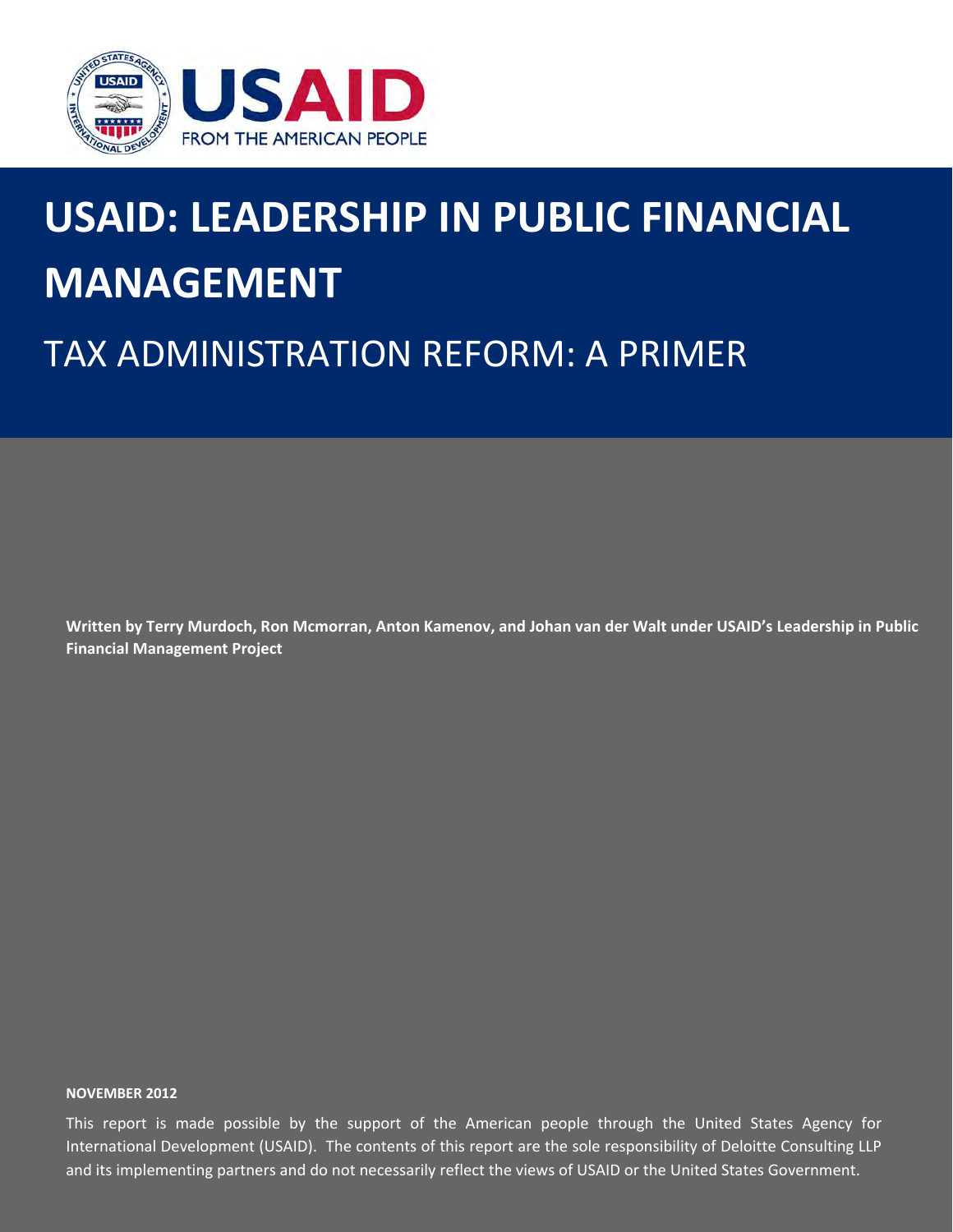



## Acknowledgements

A number of persons contributed to drafts of this document. David Dod provided guidance and, with Kail Padgitt, Sarah Lane, and John Yates, commented on drafts. Others assisted with section inputs, including Graham Burnett and Diana Osinski (Kosovo) and Petar Bosnić and Edin Čulov (Bosnia and Herzegovina). This assistance is greatly appreciated. Errors and omissions should, of course, be attributed to the authors.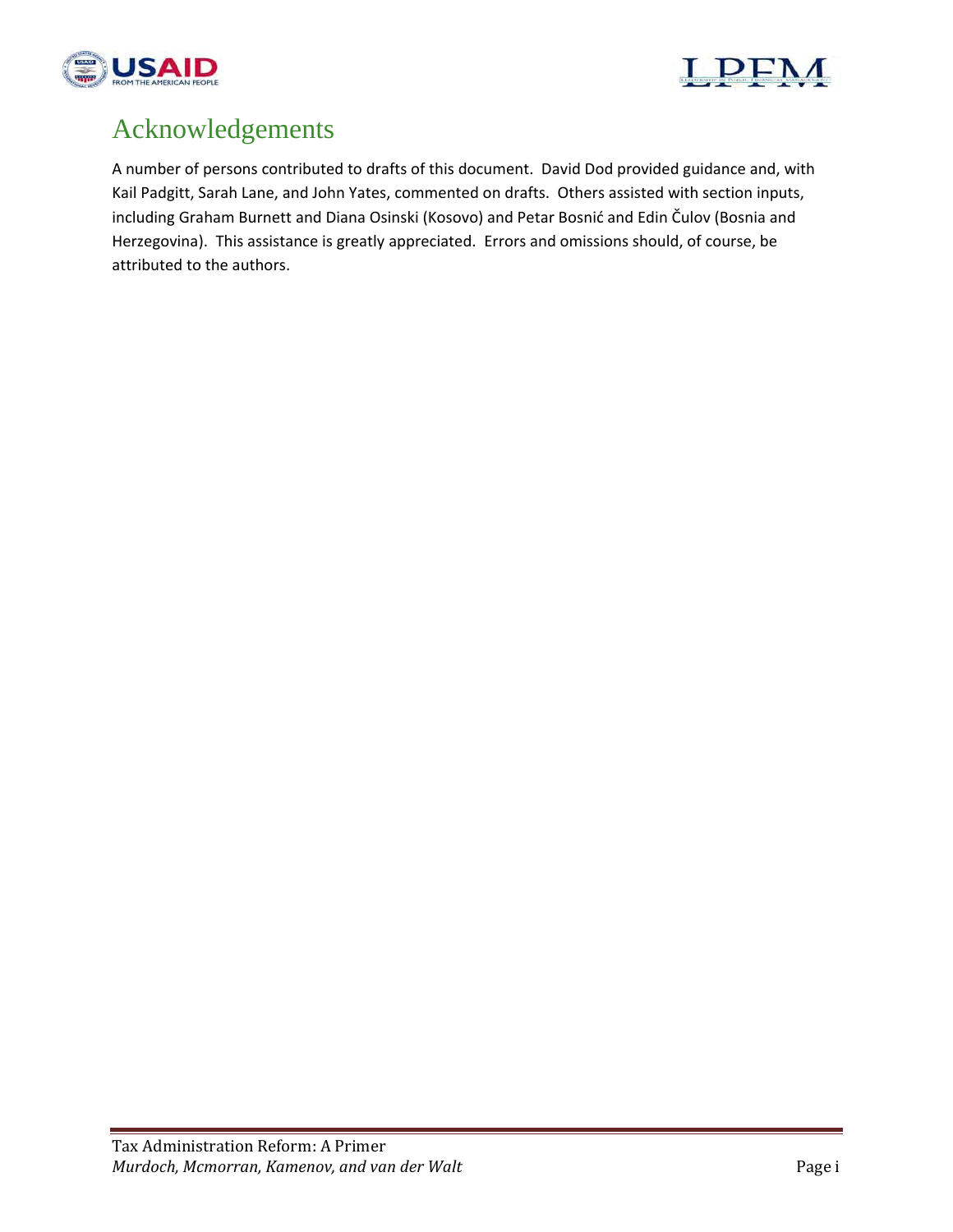This document provides an overview of the tax administration reform process. It first describes the tax administration's tasks and operating environment and then discusses a reform strategy, highlighting areas frequently in need of reform and providing case illustrations of successful reform. This document is not intended to be exhaustive, but rather provides USAID Field Officers with a foundational understanding of tax administration reform. Suggestions for further readings are provided at the end of this document.

#### **Key Tasks of the Tax Administration**

The overriding goal of the tax administration is to effectively collect the revenue needed to provide government services, while imposing minimal costs on taxpayers and distortions on private business activity. To ensure effectiveness with limited resources, modern tax administrations focus on three key tasks.

- **Facilitating Voluntary Compliance** providing clear forms, instructions, education, and assistance to permit taxpayers to comply voluntarily with their tax obligations.
- **Monitoring Compliance** establishing and maintaining information systems to monitor taxpayer accounts and an appropriate audit strategy to detect non‐ compliance; and
- **Enforcing Compliance** effectively applying a penalty regime to deter non‐ compliance and devising procedures that ensure timely detection and follow‐up with identified areas of noncompliance (e.g. stop-filers, delinquent payers, etc.).

#### **Main Tax Administration Functions**

The modern tax collection process includes the following functions.

- **Registration** recording basic taxpayer identifying information to facilitate routine functions, such as the issue of notices and the pursuit of enforcement actions, and to permit an understanding of the taxpayer base for better planning;
- **Return / payment processing** relying on self-assessment and filing, but storing tax return, payment, and refund information for use during audit, collection, and appeals;
- **Taxpayer services** providing information, support, and education to taxpayers to facilitate voluntary compliance and reduce the need for extensive enforcement, given limited resources;
- **Collections** enforcing compliance by identifying and notifying delinquent taxpayers and obtaining or negotiating outstanding amounts, thus instituting fairness in the application of the law and contributing to an adequate level of revenues;
- **Audit** monitoring compliance by examining return and supporting information and issuing assessments to initiate collection actions;
- **Objections and appeals** instituting a system of checks and balances to ensure that the tax administration follows the established legal and procedural framework uniformly across taxpayers and to strengthen tax administration integrity.

Since activities under each of these functions generate and, with the exception of registration, rely on information from the taxpayers' accounts with the tax administration, the maintenance of proper taxpayer accounts is important.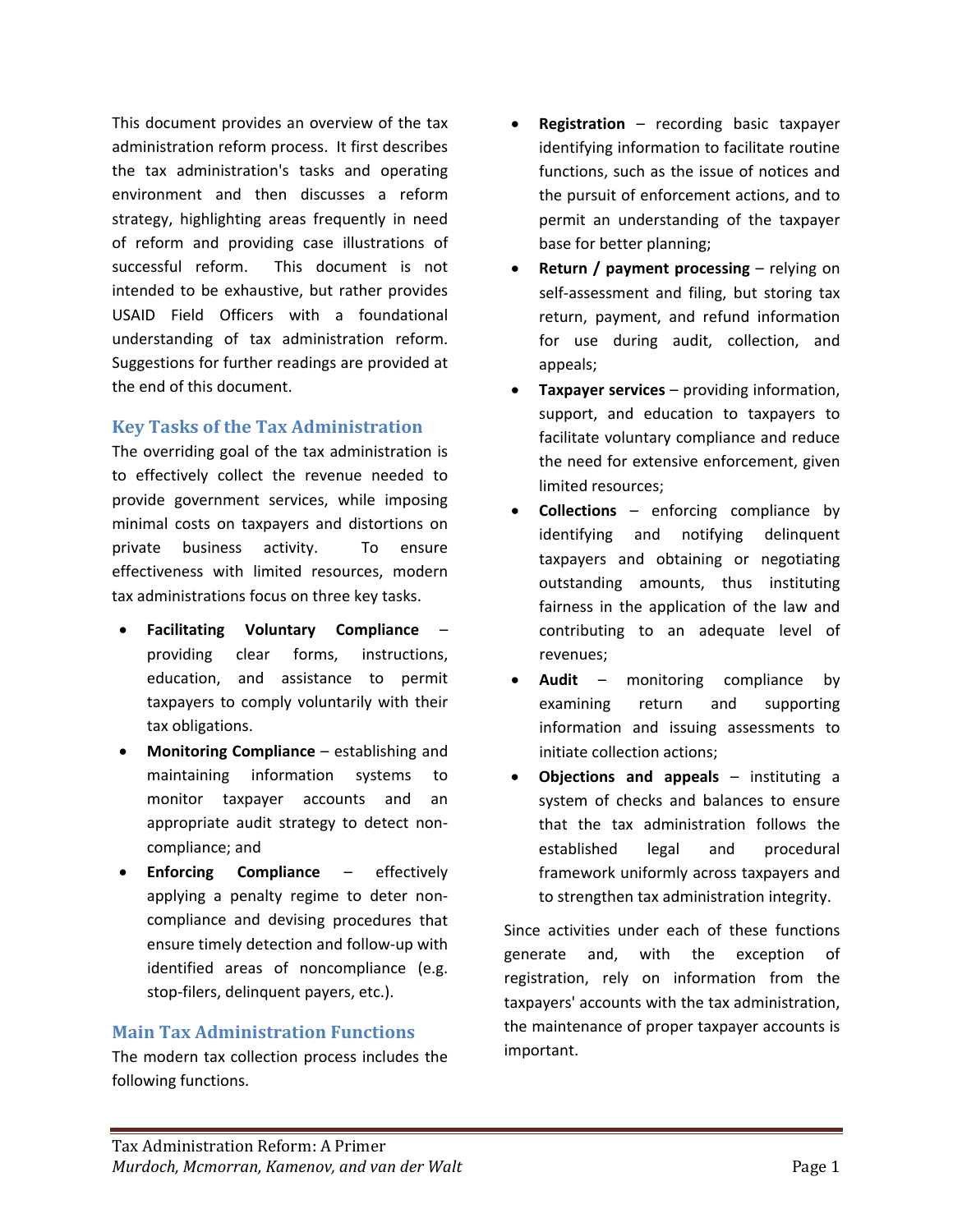



#### **Organization**

When tasked with administering several taxes, some tax administrations are organized by type of tax. These tax‐type organizations may have a VAT section and an income tax section. Modern tax administrations, however, recognize the similarity of functions across taxes and are organized by function, gaining efficiency with principal activities across functions and allowing for the integrated treatment of taxpayers across taxes. Tax administrations organized by function have sections responsible for – across all taxes combined – registration, taxpayer services, return and payment processing, collections, audit, and objections and appeals, in addition to support units responsible for human resources, information technology, legal services, planning, budgeting, performance monitoring and evaluation, and internal audit.

#### **Taxpayer Segmentation**

Many tax administrations also recognize that the taxpaying population is complex and vary taxpayer treatment by the taxpayers' size. They usually define 'large taxpayers' as those taxpayers that account for a large percent of total tax collections, assets, or turnover, around 80‐90 percent, since these taxpayers pose the highest risk to tax revenues. Evidence suggests these are 10‐20 percent of taxpayers. Large taxpayers are few in number but are often involved in complex international transactions, may wield influence within business and government circles, and usually maintain proper books and records.

Although definitions may vary, medium‐size taxpayers are roughly those taxpayers that are not large, but are above the threshold, over which registration and payment of VAT is required. In contrast with large taxpayers, medium taxpayers often have less formal

structures, such as sole proprietorships or partnerships; have moderate levels of activity that are often cash based; and possibly use less diligent bookkeeping resulting in opportunities to under‐record income and evade taxes.

A potentially much larger segment of small or micro‐businesses, including self‐employed professionals, poses difficulties to identify, regulate, and ensure that their tax contributions are commensurate with their size and capacity to pay. A large share of this group may be in the informal sector. Proper record-keeping is often non‐existent, and the whereabouts of taxpayers may be difficult to determine.

The demarcation between the large, medium, and small taxpayer segments can sometimes be ambiguous. In many countries, the dividing lines are based on turnover. The cutoff between segments and any related special measures are determined by balancing the desire of the tax administration to closely monitor the larger amount of revenue from larger taxpayers and the limited ability of the tax administration to closely administer (process, audit, etc.) the larger number of smaller taxpayers.

#### **Key Reform Objectives**

The typical rationale for tax administration reform is to mobilize revenue and to create an enabling economic environment. Tax administration reform should aim at establishing an effective and efficient administration that enables and ensures taxpayer compliance through modern and reliable taxpayer services and risk‐driven targeted audit and enforcement activities. Specific goals include:

• Fully automated business processes, such as the computerized checks of tax return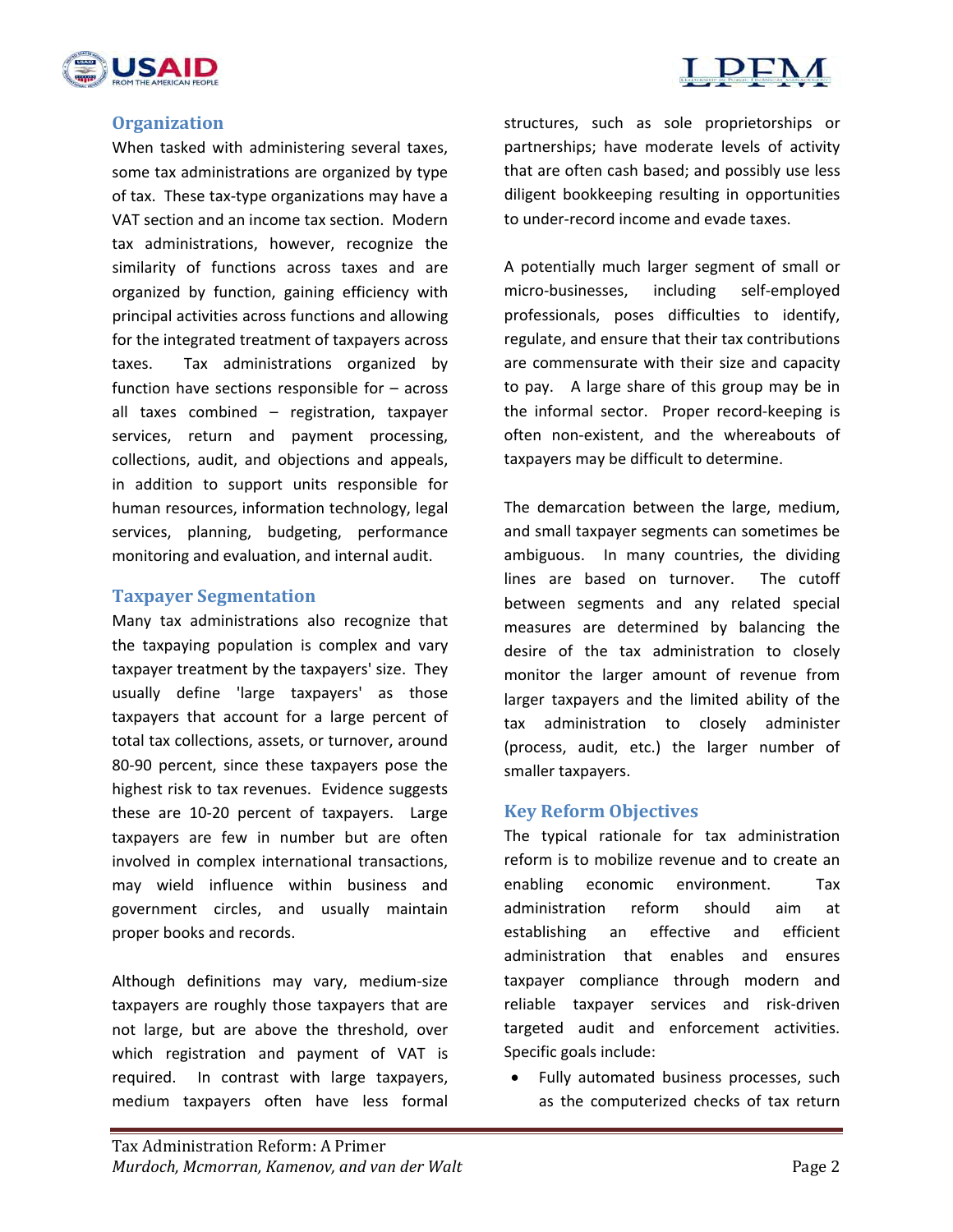

computations that automatically identify erroneous returns and forward those electronically to the responsible officials;

- Risk‐based compliance programs, such as identifying for audit those returns that pose highest risks to revenues; and
- Skilled and professional staff, all contributing to an environment characterized by fairness, honesty, and transparency.

Benefits of reform include:

- Higher revenues;
- Consistency and fairness for business and individuals;
- Enhanced service to taxpayers;
- Reduced administrative and compliance costs for the government and for the taxpayers;
- Reduced evasion and fraud; and
- Greater transparency and integrity within the administration.

#### **Defining the Strategy for Reform**

A clear reform strategy begins with an understanding of the current state of the tax administration. The tax administration must focus on existing business shortcomings and challenges, identify potential barriers to change, and discuss why change is imperative.

Only when a clear picture of the organization's strengths, weaknesses, opportunities, and threats is established can the discussion begin on the desired future state for the tax administration and the outcomes of reform. After clearly articulating the desired future state, the tax administration should identify the business initiatives that will provide the most value and help the organization achieve its strategic objectives. This is where dialogue with donors and improved host‐country knowledge of leading global practices can make a major contribution to the reform strategy.

### **Delivering the Strategy**

Reforming the tax administration demands a holistic approach, with attention towards all components shown on Figure 1. If any of these components breaks down, the overall effectiveness of the tax administration reform process is put in jeopardy.

#### **Figure 1. Holistic Strategy for Reform**



#### *Organization and taxpayer segmentation*

Tax administrations should adopt a functional organization, rather than an organization by tax‐type. First, since sections in functional organizations have specific (principal) functions and related activities, section staff can develop the focused expertise to perform these activities efficiently. Second, functional organizations enable control and accountability, if the same tax administration employees are *not* responsible for all administrative elements related to a single taxpayer. Third, major changes to the legal framework, such as the introduction of a new tax, can be accommodated with minimal changes to the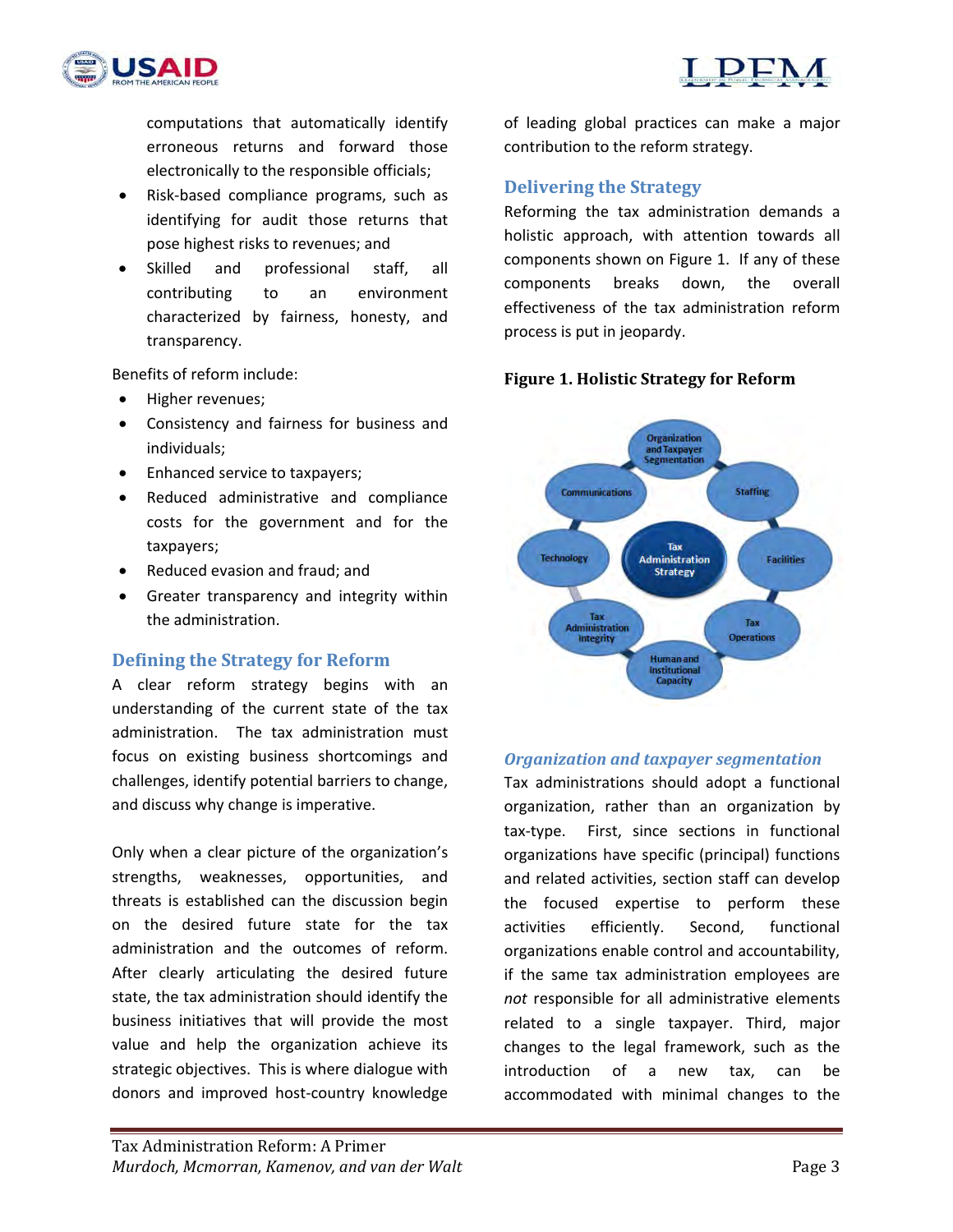

organization. Fourth, functional organizations allow for an integrated look at the taxpayer base during registration, the revenue stream during payment processing, and the net outstanding debt during collections. They also allow for the integrated collections and audit of single taxpayers.

In addition to employing a functional organization, tax administrations should assign separate roles to two distinct components: (1) *headquarters*, which should develop and maintain policies and procedures, design and monitor plans, and conduct regular monitoring and reporting on operational performance; and (2) *operations*, which should directly administer taxes. For proper accountability, to separate the design and monitoring of policies and plans from their implementation, headquarters should not be involved in operations and headquarter personnel must not be involved in tax cases. To allow for the aforementioned specialization by principal activity, the efficient adoption of major reform, and the integration of taxpayers across taxes, and for effective communication between headquarters and operations, both headquarter and operations should be organized along functions.

While a functional and integrated organization leads to better utilization and deployment of resources, there is also a need to recognize the different risks, requirements, and contribution to overall revenue of the various segments of the taxpayer population: large, medium, and small. The advantages of the taxpayer segmentation approach include: (1) allocation of resources based on risk to revenue; and (2) better matching of enforcement, service, and educational programs to specific types of taxpayers. The importance of large taxpayers to revenue is clear. In cases where a critical

mass of large taxpayers allows the segmentation of staff and facilities, the administration may want establish a Large Taxpayer Center or Unit  $-$  a self-contained tax administration office, which performs all tax administration functions for large taxpayers, perhaps with additional emphasis on facilitating the transfer of credit from one taxpayer premise to another and usually with specific emphasis on audit. Although a large taxpayer center will create a duplication of functions, it may allow the tax administration to quickly gain control over revenues. Successful procedural, technological, and human capacity advances from large taxpayer centers should be rolled out to the offices responsible for medium and small taxpayers to ensure the uniform application of the law.

Simplified procedures and, perhaps, tax provisions are often considered for small taxpayers as possible means to:

- Improve compliance among 'hard-to-tax' subgroups; and
- Reduce costs and burdens of administering their taxes.

For example, many countries withhold tax on wages at source and do not require that wage earners file a declaration. Some countries institute presumptive tax regimes, where tax liability is computed using indirect means and not the usual taxpayer accounting rules, such as levying income tax as a fixed percent of estimated gross receipts or net worth. Although presumptive regimes may bring about significant simplification, they may also result in inequalities of tax burdens. It is recommended that presumptive regimes are applied only where it is expected that taxpayers do not have the records to support the computation of tax liability using usual accounting rules.

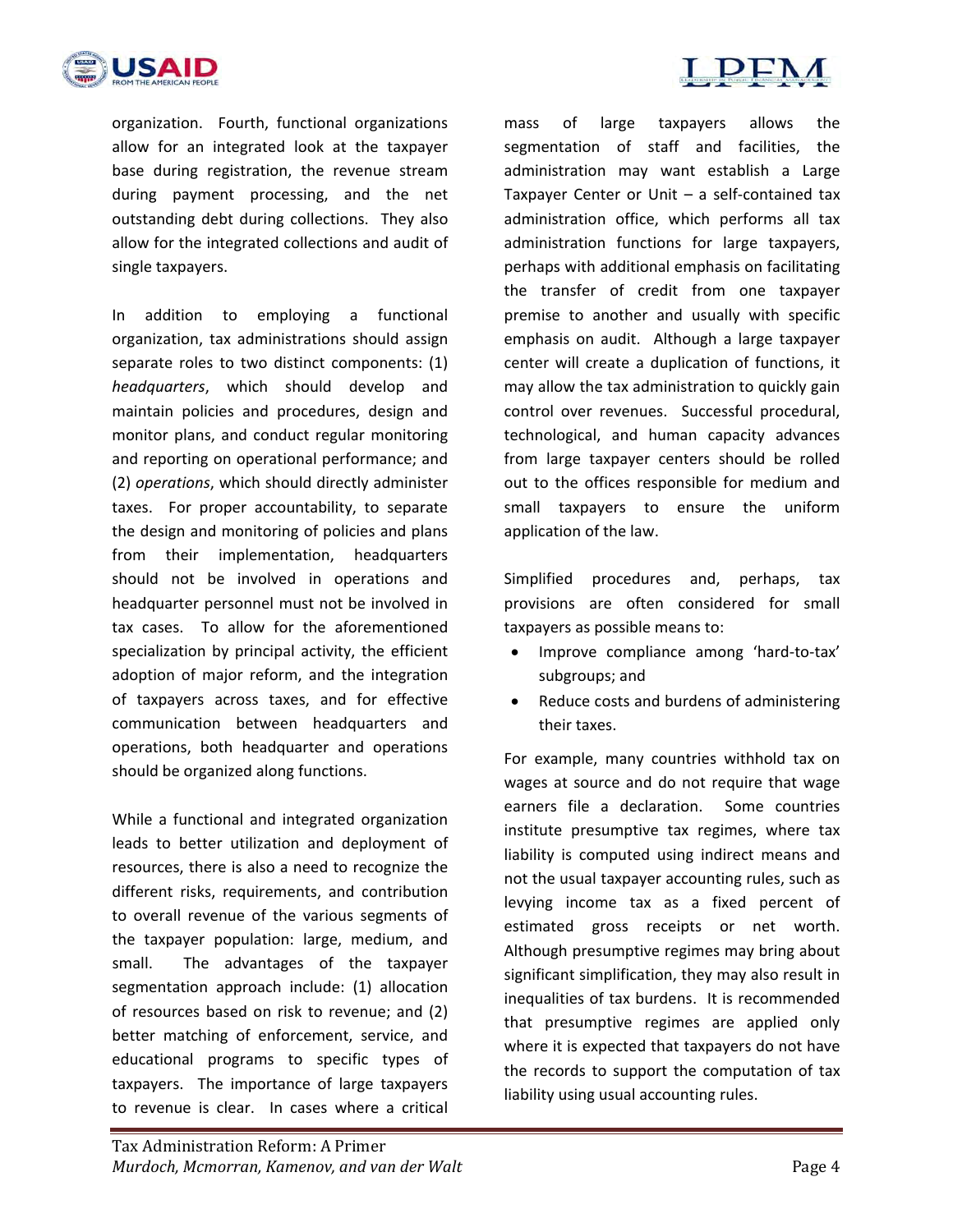



#### **Reorganization and Taxpayer Segmentation in Egypt**

USAID's Corporate Tax Project in Egypt assisted the Ministry of Finance during 1999‐2004 with the establishment of a Model Customs and Tax Center (MCTC). Historically, the three main revenue departments (Customs, Income Tax, and Sales Tax) of the Ministry of Finance were separate entities, each with its own Commissioner, organizational culture, and physical infrastructure. To consolidate taxpayer services and operations for income taxes, sales taxes, and import duties, the MCTC was open to taxpayers above a certain size, located in Cairo, and classified as importers. The MCTC streamlined internal processes, including the use of enhanced automation, and provided a 'one‐stop shop' for taxpayers allowing them to complete their dealings with all three revenue departments in a single visit. A separate website that included the provision of e-services through a web portal also significantly reduced the need for face-to-face interaction. Although participation in the MCTC was voluntary, the number of participating taxpayers grew quickly from 300 in 2003 to 2,000 in 2005. Improvements in taxpayer services, such as the shortening the time for customs clearance from seven days to one day, were quoted as the main reason for the interest.

In 2005, when MCTC was converted into a Large Taxpayer Center (LTC) according to IMF recommendations, the center handled roughly 70% of total Egyptian tax revenue. USAID's Technical Assistance for Policy Reform II (2005‐2010) assisted the government of Egypt with the merger of its previously separate sales, income, and real estate tax departments into a single Egyptian Tax Authority (2006). This enabled the Tax Authority and the USAID Project Team to establish a single facility for a taxpayer to register for all tax obligations and receive a single identification number for all tax administration purposes. Taxpayer identification details were recorded in a single registration system with a common database that gave the revenue administration a single view of the taxpayer and that facilitated compliance through the introduction and expansion of the selfassessment system.

During 2006‐07 – as a result of the merger, the establishment of a single registration database, and a significant public outreach campaign (with over 2 million phone inquiry responses to taxpayers and over 200 seminars for taxpayers and business organizations) – the tax administration added more than 1.6 million active self-assessing taxpayers to the tax rolls in 2006 and more than 600,000 in 2007. The main impact of these efforts and of the major policy changes to the tax law in 2005 was on Egypt's income tax collections, which grew from 5.9 percent of GDP in 2005 to 7.8 percent of GDP in 2006.

#### *Staffing*

The number and allocation of staff should be based on the size of the active taxpayer population and the corresponding tax operation workloads. In addition, when defining staffing levels, the tax administration should also ensure that sufficient and dedicated staff is provided to headquarters. Lack of headquarter staff will result in poor policy guidance to operational staff and improper planning, with potentially significant negative impacts. Finally, with simplification and automation of processing

intensive functions – registration, return and payment processing – the tax administration should ensure the maximum allocation of staff to taxpayer service and compliance activities.

#### *Facilities*

Facilities should be planned and rationalized, taking into account current and future staff as well as the numbers and geographic locations of the taxpayer population. The increasing use of technology and e‐services tend to dictate a reduction in the office footprint with remaining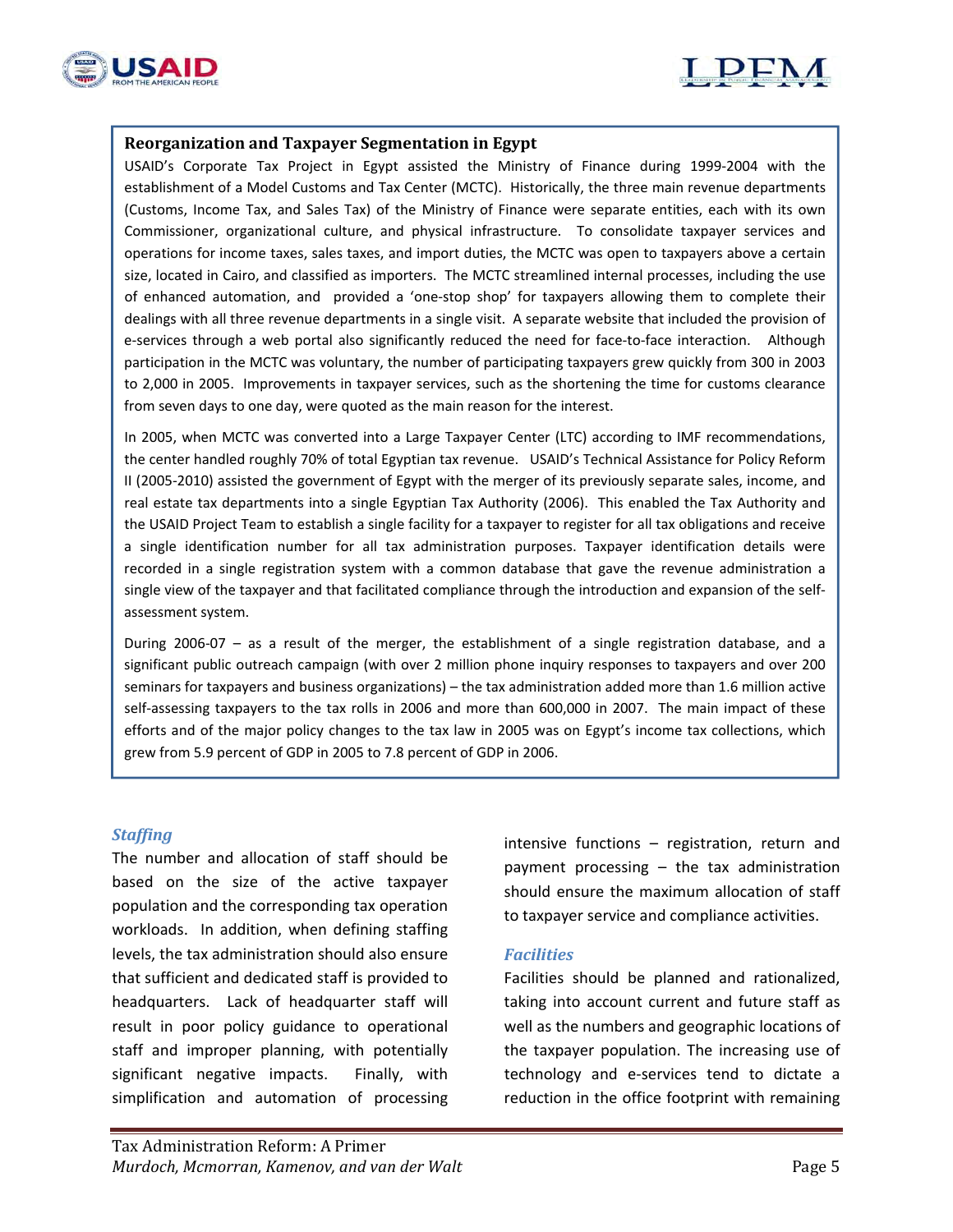



offices being upgraded to focus on the provision of enhanced taxpayer services. Specific attention should be given to the security and confidentiality of taxpayer files and data and to facilities for taxpayer services (e.g., reception counter, call center).

#### *Tax Operations*

Tax operations should be aligned with global leading practices. The tax administration should, first, build and maintain a clean and accurate database of taxpayers with unique taxpayer identification numbers. In addition, the tax administration should:

- Develop step-by-step operational procedures with a view to making processes as simple and transparent as possible;
- Standardize and simplify forms;
- Ensure that taxpayer data is captured electronically as soon as practicable;
- Evaluate options for and introduce e‐ services – electronic registration, filing, and payment as appropriate;
- Ensure the timely and systematic follow up with delinquent taxpayers;
- Introduce risk-based audit; and

 Formulate and implement an information management strategy that allows, in the first instance, for proper management reporting.

#### **Registration**

Comprehensive systems of taxpayer registration support all tax administration functions. The tax administration must record accurate basic taxpayer identifying information to permit routine functions. Taxpayers should be furnished with unique taxpayer identification numbers to facilitate the exchange of information between government agencies and the matching of information reports with tax records to detect non‐compliance. Registration should be integrated across taxes to allow for a comprehensive look at taxpayers during audit. Taxpayers should be provided with a single facility to register for all current tax obligations and to receive a single identification number for all tax administration purposes to simplify taxpayer compliance and to ease compliance monitoring.

#### **Taxpayer Registration in Bosnia**

USAID's Tax Administration Modernization Project (TAMP) in Bosnia and Herzegovina (2001‐2006), with assistance from the U.S. Treasury, focused in 2002‐2003 on setting up of new taxpayer registration systems. Prior to this, taxpayer registries were out of date and inconsistent, and contained many entries for defunct taxpayers and "ghost" taxpayers to whom real traders would book transactions in order to avoid tax liability. The project developed automated taxpayer registries with harmonized administrative procedures, forms, manuals for registration, and a standardized database across the three independent political entities of Bosnia and Herzegovina – the Federation, Republika Srpska, and the financially autonomous District of Brčko.

The systems enabled data sharing between the entities for the first time, providing an effective tool for fraud abatement. The tax administrations in the three entities simultaneously launched campaigns to clean up taxpayer registries and to assign unique taxpayer identification numbers. In Republika Srpska, the number of registered businesses increased by 35% during 2002-2004. In the Federation, registered businesses almost tripled for the same period.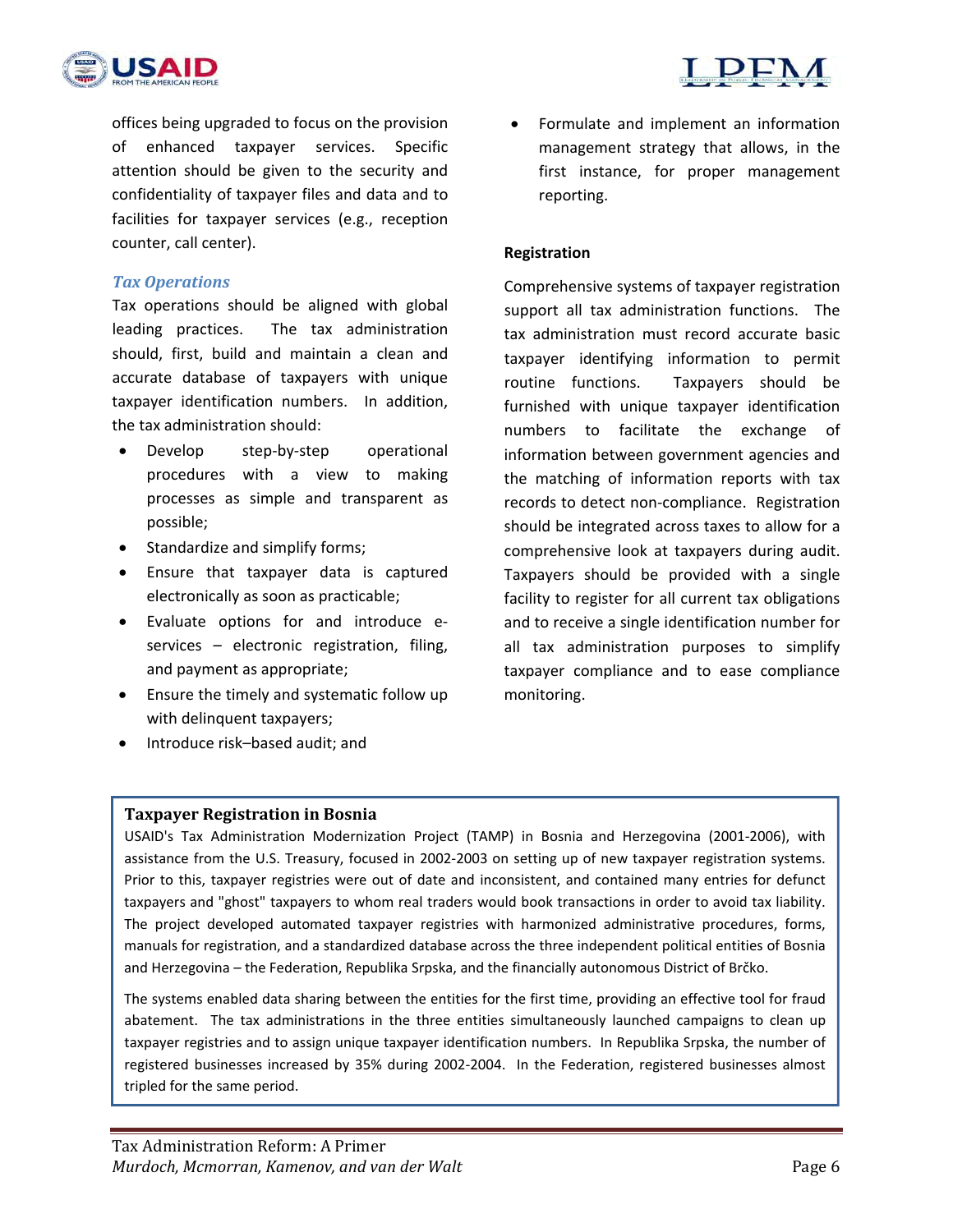



#### **Return and payment processing**

Handling returns, payments, and refunds involve high levels of processing effort. These should be simplified and automated to allow the tax administration to direct its limited resources to taxpayer services and compliance activities. Single payment, return, and refund processing arrangements for all types of taxpayers and taxes should be used to simplify compliance. Expedited payment and refund processing procedures should be established to provide a level of stability and certainty to the flow of revenues to the government and to improve the perception of fairness amongst taxpayers. In addition, through efficiencies in processing payroll withholding, the tax administration can also assist the operations of government institutions that collect pension, health, or welfare contributions.

*Most countries in Eastern Europe and the former Soviet Union had separate, legacy institutions that collected social contributions. Many faced difficulties in record‐keeping (Georgia) and enforcement (Bosnia and Herzegovina). After the introduction, with the* 

*assistance of USAID's Enabling Labor Mobility Project (2008‐2012), of unified registration and collection of social contributions by the tax administration in Bosnia's Republika Srpska, for example, social contribution collections increased by approximately 7 percent.*

#### **Taxpayer services**

To facilitate voluntary compliance, tax administrations must provide all necessary information, support, and taxpayer education across all tax administration functions. These must be tailored according to taxpayer segment and / or type of tax, and must include answers to frequently asked questions, easily accessible instructions, generalist officers responding to routine issues, expert advice for complex queries, and multiple service channels (e.g., web information, paper brochures, and telephone inquiries).

#### **Taxpayer Services in Georgia**

In addition to unifying and significantly simplifying tax and business registration, USAID's Business Climate Reform project assisted the government of Georgia during 2005‐2009 with amending the tax code and drafting an order from the Ministry of Finance to provide a legal basis for electronic information sharing between the tax administration, taxpayers, banks, and other authorities. These were followed by aggressive implementation of IT improvements, including:

- a one‐stop Web portal for the public that enabled easy access to information on tax and customs legislation, procedures, forms, and other revenue related issues;
- electronic registration, tax / trader card issuance, property tax calculation; and
- e-filing for all tax obligations.

The taxpayer service initiatives in Georgia led to a dramatic rise in registration and tax compliance by the public. The number of registered taxpayers increased by 121 percent between 2005 and 2008. Inland VAT revenues rose from 8.5 percent of GDP in 2005 to 11.3 percent of GDP in 2009.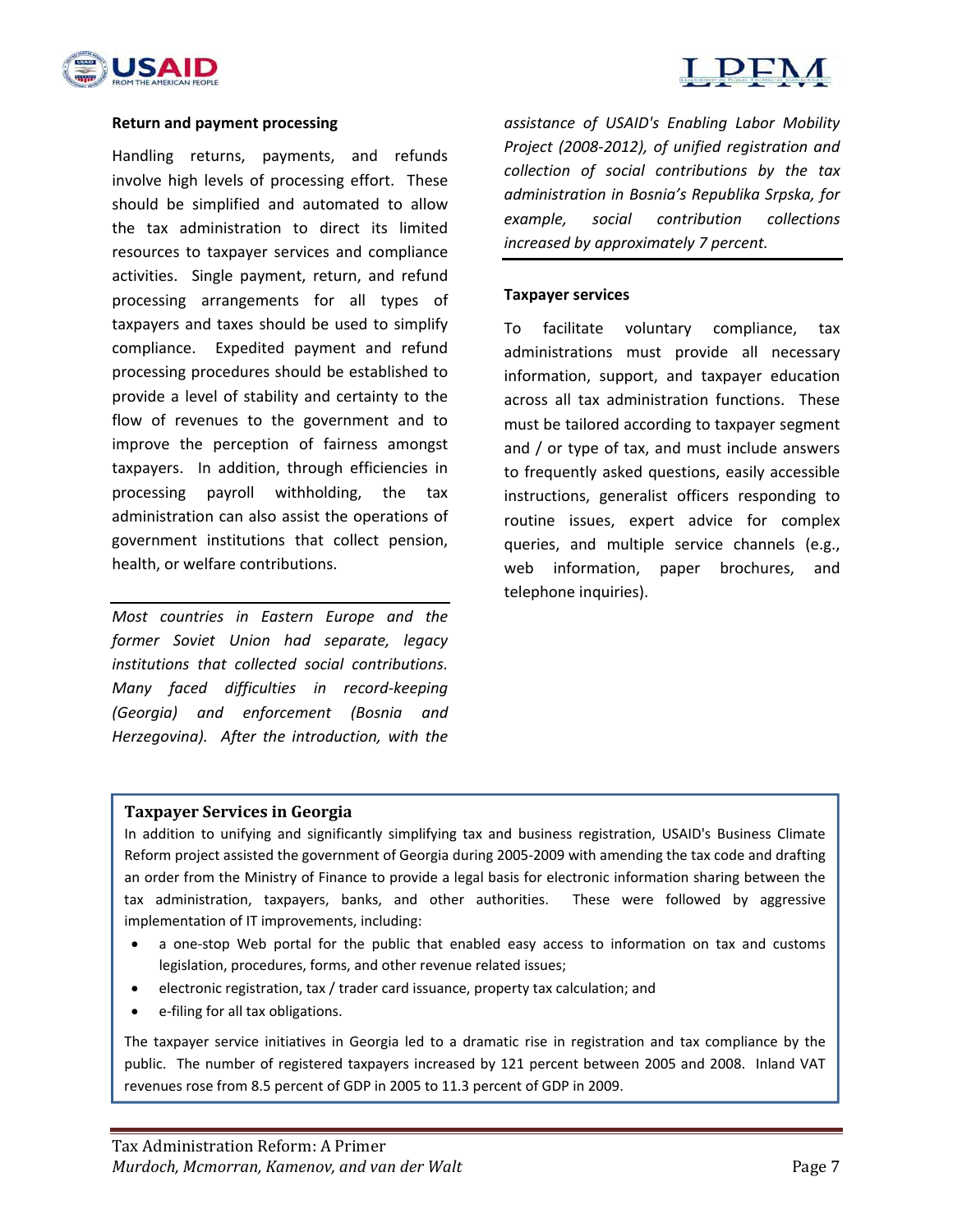



#### **Collections**

Reforming the collection process should focus on two distinct activities:

- The identification of delinquent taxpayers, including stop‐filers, non‐filers, and late / non‐payers; and
- The establishment of a consistent process for following up and obtaining outstanding amounts.

Where possible, the process should be automated. Collection and debt management should be integrated, where the taxpayer is treated as a single entity for debts, stop-filing, and offsetting of liabilities, to reduce the work load on the tax administration and to simplify interactions between the taxpayer and the tax administration. A cost‐benefit based approach to collection should be used, where the administration considers collection potential before pursuing actions, to yield a more adequate revenue stream.

#### **Audit**

To encourage voluntary compliance, tax administrations audit taxpayers selectively, focusing on taxpayers that represent the highest risk to revenues, subjecting compliant taxpayers to rare audits, while making non‐ compliant taxpayers aware of the costs of not complying. Since an appropriate audit plan concentrates on the largest 'quantified risk' to the revenue stream, tax administrations tend to audit all of the largest taxpayers, even though noncompliance may be higher for small taxpayers. An audit program cannot operate in isolation and must be a part of a well‐balanced risk‐driven compliance strategy, which includes reliance on self‐assessment to encourage compliance and a rigorous system of compliance interventions, such as enforced collections and penalties, and which increases compliance interventions for taxpayers that represent higher risk to the revenue stream as in Figure 2.

#### **Figure 2. Compliance and Interventions**



#### **Tax Collection in El Salvador**

USAID's Tax Policy and Administration Reform (TPAR) Project in El Salvador improved collection efforts by creating a Fiscal Compliance Division to follow up on pending cases and assist taxpayers to become compliant and by introducing a Fiscal Compliance Call Center to call absent and delinquent taxpayers to remind them of their obligations. In 2009, \$215,000 was saved monthly in operational calls. The new approach of automated "robo-calls" of the Fiscal Compliance Call Center brought 2,685 stop-filers into compliance in the first half of 2009, compared to 917 who had responded to mailed reminder notices in the first half of 2008. The call center was able to deliver 34,721 robo-calls in 2009 as opposed to 3,495 letter notices in 2008 and corresponding tax collections from stop-filers rose from \$1.57 million to \$3.12 million.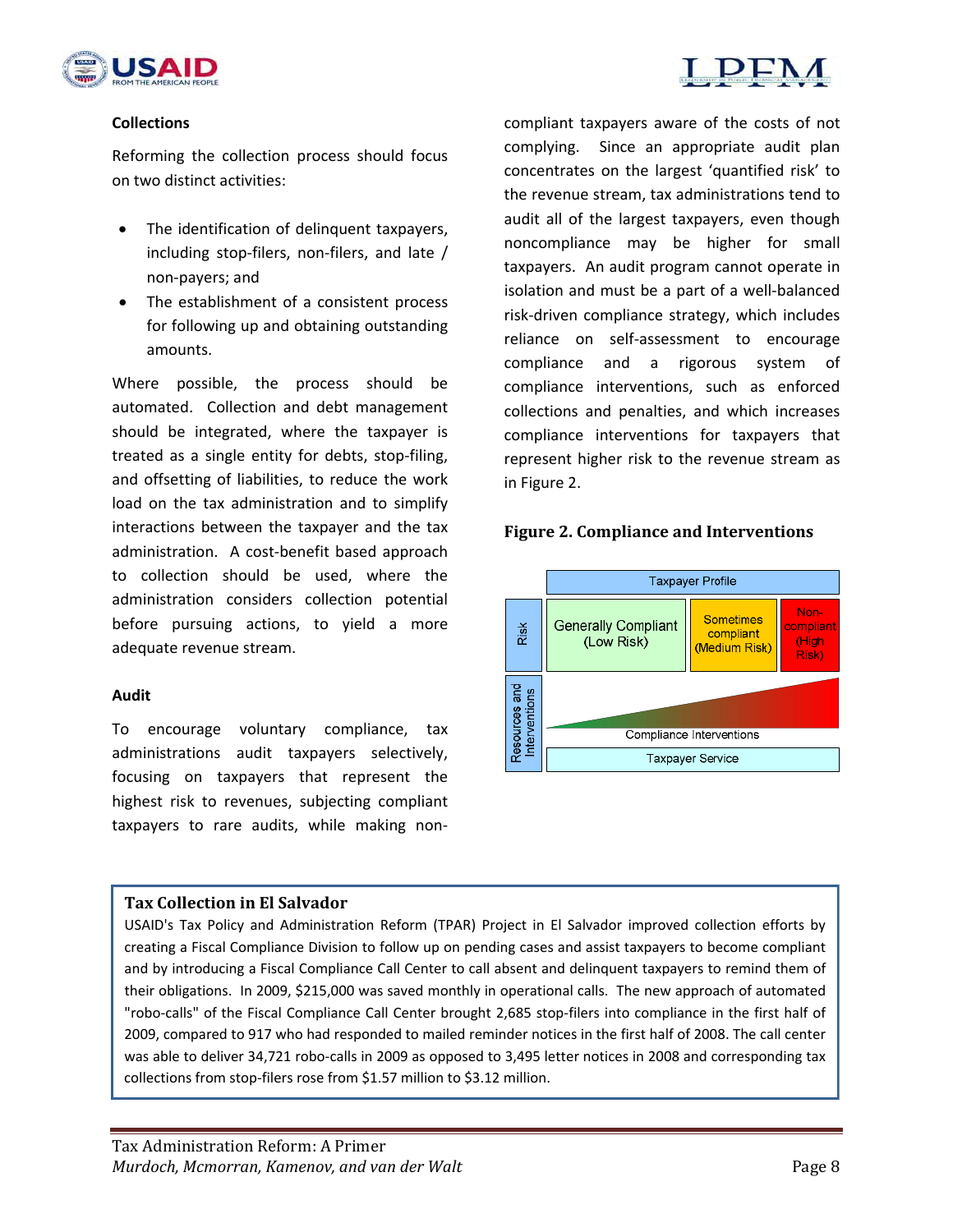



#### **Risk‐based Tax Audits in El Salvador**

A case selection and management system introduced in El Salvador during 2009‐2010 by USAID's TPAR project selects cases for audit automatically based on the quantified risk to revenue of each taxpayer and distributes these cases automatically to specific auditors, rather than leaving such decisions to the discretion of tax officials. The case management software also allows for the monitoring of progress along audit cases and effectively standardizes audit procedures and workflow. The introduction of the system yielded an increase of audit-based assessments equivalent to an estimated 6 percent of national tax revenue in 2010, up from 1.8 percent of tax revenue in 2009.

#### **Appeals**

The tax administration should establish an internal (administrative) review process and a formal external (e.g., through the court system) appeal process, which together:

- are separate from the audit and collection function;
- institute a system of checks and balances, ensuring that the tax administration follows the established legal and procedural framework uniformly across taxpayers; and
- strengthen tax administration integrity.

#### *Technology*

Proper sequencing of Information Technology (IT) interventions requires that the tax administration use IT, first, to establish a comprehensive and integrated registration system and database with unique taxpayer identification numbers, which will enable the use of IT for all other tax administration functions. Then, IT should be used to assist the tax administration with functions that require heavy manipulation of forms and amounts – such as return, payment, and refund processing – to decrease the workload on the administration and to allow the administration to direct resources to taxpayer services and compliance management.

*The World Bank's Doing Business 2012 website notes in its Paying Taxes report that, for taxpayers, electronic filing – such as provided with USAID assistance in Moldova, Georgia, and Albania – is particularly noteworthy as an IT application that saves time and makes it easier for most taxpayers to prepare, file and pay their taxes. By 2010, 66 of 183 economies worldwide had fully implemented electronic filing and payment of taxes.* 

*http://www.doingbusiness.org/reports/global‐ reports/~/media/FPDKM/Doing%20Business/Do cuments/Annual‐Reports/English/DB12‐ Chapters/Paying‐Taxes.pdf p.5.*

In addition, the tax administration should use IT to open interactive channels with taxpayers and the business communities, including electronic (Internet) portals to enable taxpayers to view their tax accounts, file returns, and make payments and to give taxpayers extended service hours and greater convenience, while further reducing the workload for the administration. As IT evolves, exchange of data with other government institutions, such as business registries and social security administrations, will ease compliance monitoring and enforcement.

The establishment of a formal organizational structure and the documentation of the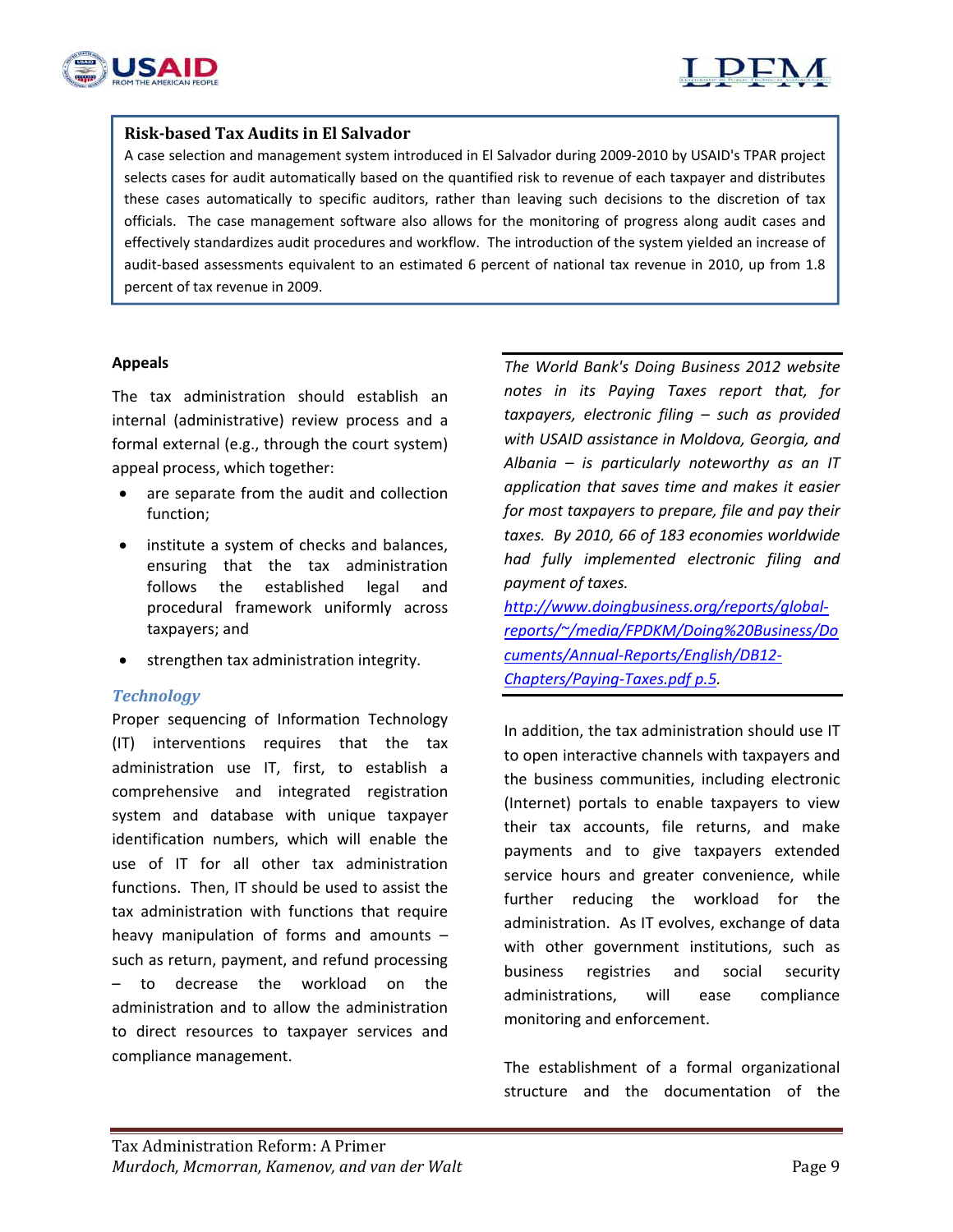

L



#### **Information Technology System Reform in El Salvador**

El Salvador reformed its information technology for tax administration over a number of years with the assistance of several USAID projects. USAID's Modernization of Salvadoran Taxation project (1991‐1995) replaced the legacy mainframe system with a custom-built FoxPro system for VAT and income tax registration, return and payment processing, and basic audit selection. In parallel, the Inter‐American Development Bank supported the establishment of the Large Taxpayer Unit, including an Information Technology Department in charge of the design, development, and deployment of a custom-built tax system for large taxpayers. In 1998-2000 the two systems were unified into a single Informix / PowerBuilder platform to allow for the increased taxpayer population size. USAID's Tax Administration Project (TAP, 2002‐2004) provided new hardware platforms for the system, consolidated customs, tax, and treasury information, and focused on collecting and providing information for field audits. As a result of the IT improvements, the processing time for income tax returns fell from 4 hours to 40 minutes, entry of returns was 50 percent faster, and the tax authority estimated that faster data loading speeds had resulted in 30 to 40 percent savings in database maintenance operations. USAID's subsequent Tax Policy and Administration Reform project (TPAR, 2005‐2010) focused on: (i) providing further increases in data and processing capacity with Oracle and Java to enable the introduction of a Case Selection Management System for audit, and (ii) web based taxpayer services.

The success of El Salvador's information technology reform efforts were due primarily to proper prioritization and planning, with focus on, first, registration and return and payment processing with sufficient hardware and software capacity; second, risk‐driven compliance through risk‐based audit; and, third, taxpayer services. In addition, a number of tax policy reforms preceded or accompanied IT reform, such the elimination of VAT and income tax loopholes and streamlining penalties in 2004. These policy reforms validated the business need for IT reform.

The following measurable impacts on tax revenue and customer service can be attributed to the more recent IT improvements:

- Between January and June of 2010, during the first six months of full application of the Case Selection Management System, El Salvador's tax administration completed more than 300 audits, detecting more than \$100 million in additional revenues, in comparison with \$50 million from audits in all of 2009.
- Prior to the creation of a Taxpayer Assistance Call Center by TPAR, only 200 taxpayers per day were served by an underequipped staff of four. Later, the tax administration assisted an average of 5,000 taxpayers per day during peak times and 1,300 per day during low season.

functions and business processes of different sections and units must precede IT, as IT implementation may prove costly otherwise.

#### *Human and Institutional Capacity*

A number of components should be addressed, including the development of human resources (position descriptions, competencies, qualifications, development plans, and performance measurement processes), human capital (training programs, curriculums,

courses), processes (procedures for day‐to‐day operations), and strategies (vision, mission, goal objectives, plans, and benchmarks).

A clear vision for the administration with articulated strategies and detailed plans should be put forward and should identify areas of needed intervention. Subsequently, the tax administration should establish clear step‐by‐ step procedures for day‐to‐day operations and should assign clear responsibilities to positions.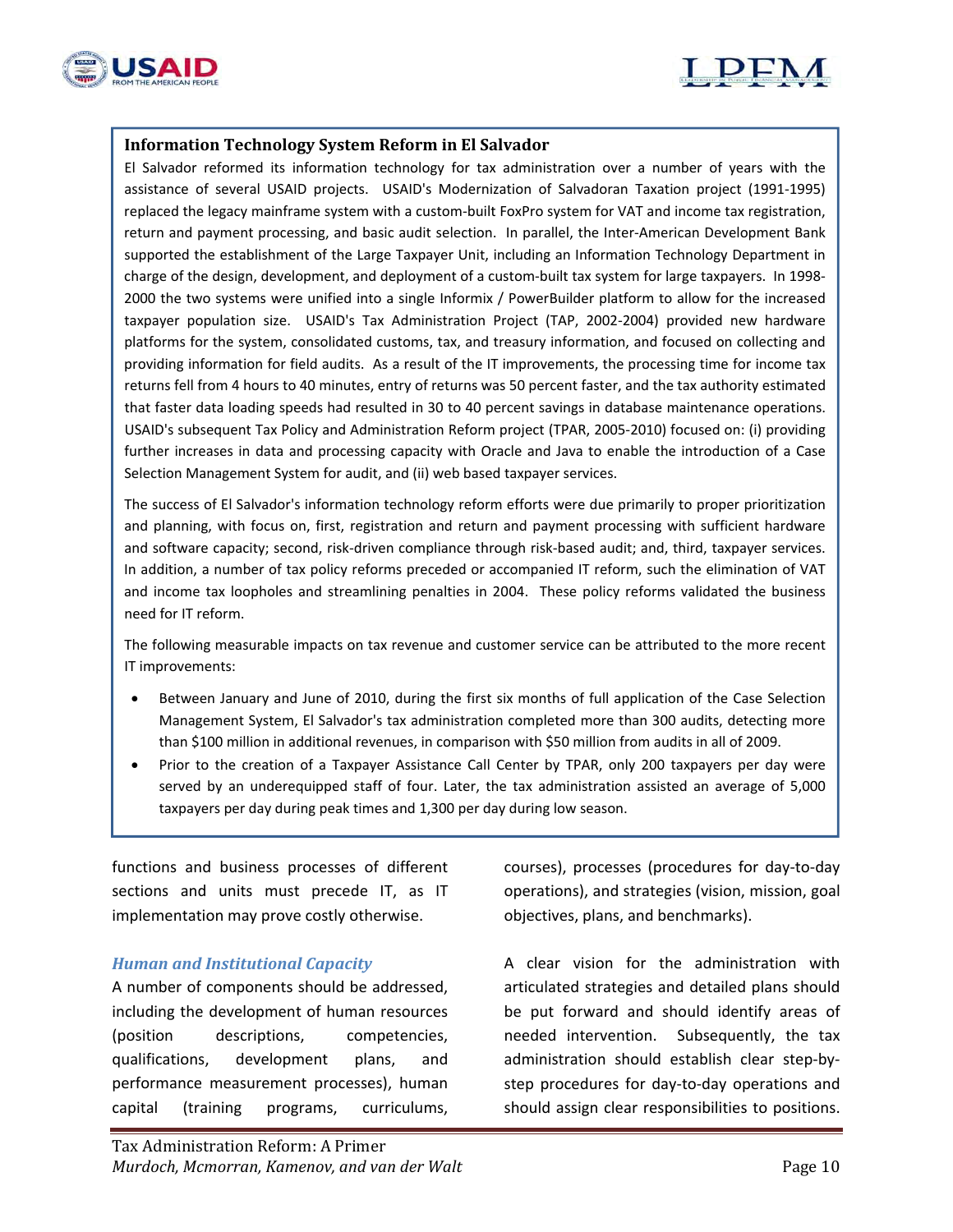



Only then can the tax administration develop human capacity via a training plan, which is shaped by a rigorous analysis of immediate needs that emerge from the vision and mission, and which address procedural, as well as managerial and technology capacity needs. Finally, continuous monitoring will provide management with early indication of progress towards the achievement of results or lack thereof, and in‐depth evaluation assessments will provide periodic analysis of outputs and outcomes of interventions. During monitoring and evaluation of progress, tax administrations should aim to achieve a balanced perspective, addressing financial metrics, customer service

metrics, internal processes, and human and technological capacity.

#### *Tax Administration Integrity*

Revenue collection administrations (tax and/or customs) around the world are often regarded as lightning rods for corruption. Widespread publicity on this issue drives public perception, and it is incumbent on the revenue administrations to take proactive steps to change public perception.

Measures that agencies use to reduce the opportunities for corruption vary, but usually involve attempts to modernize through

#### **Human Resource Development in Kosovo**

USAID has been assisting the Tax Administration of Kosovo (TAK) to develop its human resource management policies and practices and to improve its training functions since its founding in 1999.

As Kosovo's institutions became more self‐governing in the early 2000s, one emerging defect at the TAK was a growing inclination to view personnel recruitment as an opportunity to look after family, friends, or political acquaintances, and to depart from the principle of appointments based on merit.

Once appointed, limited attention was given to staff development and performance appraisals were largely paper-based with little or no discussion. Pay and promotions were usually subjective and not linked to performance. Little or no action was taken with respect to poor performers and there was reluctance to take disciplinary action. TAK's Training Department was simply making administrative arrangements for staff travelling outside of Kosovo, and each area of TAK headquarters organized its own training.

Since 2007, TAK has been able to make improvements in three HR management areas:

- Initial appointment: The use of objective screening tests and establishment of an increasingly professionalized "recruitment panel" of interviewers have now become the norm, with wide advertisement of positions, objective grading of a short list of candidates through a confidential written test, and thorough interviews to select new staff;
- Performance evaluation: USAID advisors have assisted in standardizing performance evaluations, helping TAK to develop revised pay scales that include performance bonuses and procedures for discipline, grievance, and termination of under‐performers; and
- Training: A Training Commission has been re‐established to replace disparate training efforts of departments. A fully staffed Training Department with 40 trainers now conducts comprehensive training needs assessments and acts to build institutional capacity across TAK's 700 plus employees with a course curriculum of functional, management, technology, and language courses. Tests and participant assessments of recent trainings by TAK indicate that over 90% of training has been retained 3 months after the training.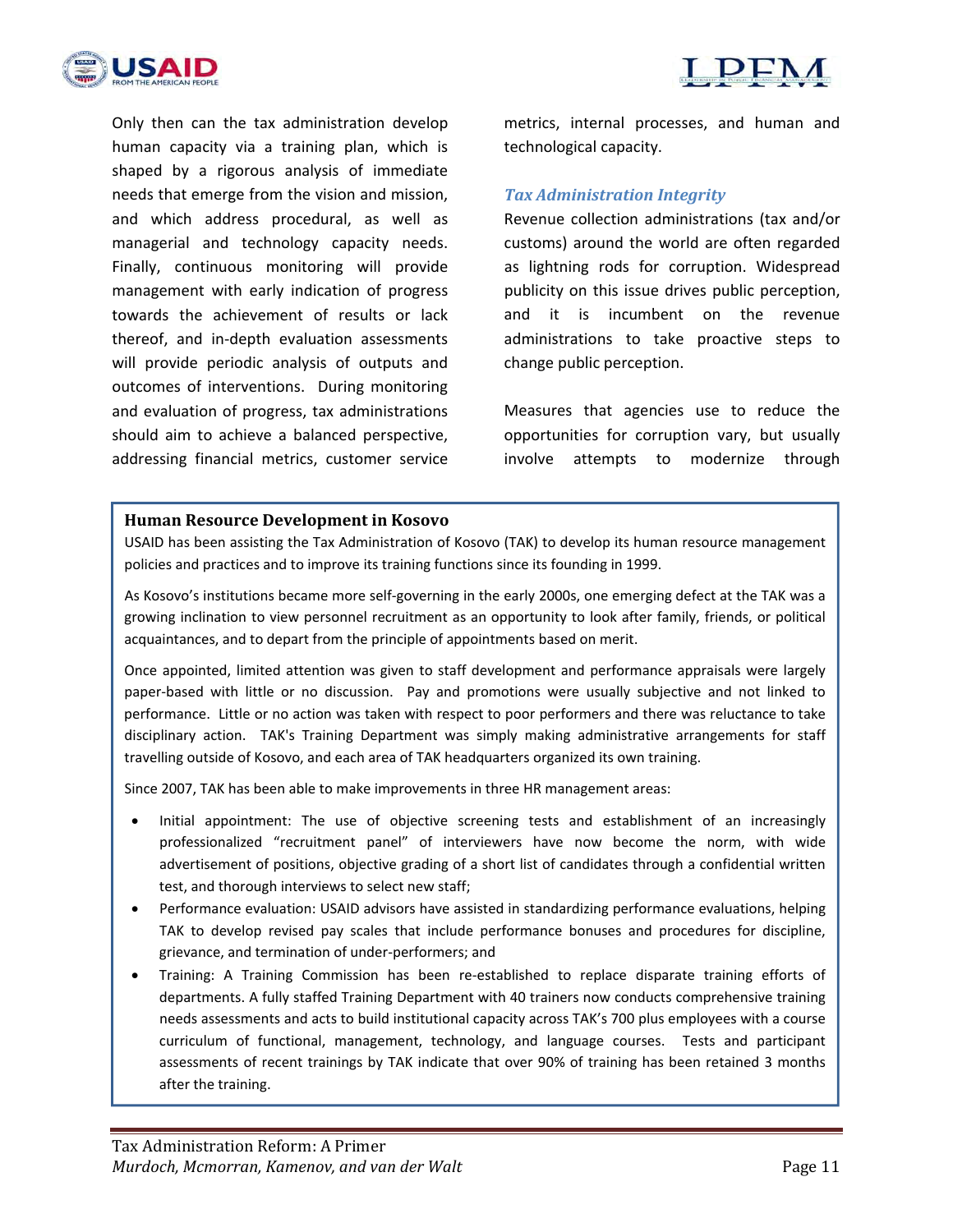



#### **Figure 3. Integrity Principles for Tax Administration**

- Separate functional work areas under a functional organization structure;
- Simplify processes and operational procedures, reducing staff/taxpayer face‐ to‐face interaction as much as practicable;
- Automate as many processes as possible thereby reducing staff discretion;
- Ensure necessary safeguards and security procedures to protect the information within the IT system from being abused or tampered with; and
- Ensure all staff are trained for the duties they are expected to perform.

- Simplify the tax system through policy reform and allow self‐assessment wherever practical;
- Adopt transparent employment, evaluation, and advancement HR policies;
- Implement an Internal Audit Unit reporting directly to the Head of the Administration;
- Adopt a Code of Conduct which has appropriate sanctions for violations; and
- Require annual disclosure of income/assets for senior management (or all professional/technical staff).

#### **Fundamental Reforms Administrative / Legal Transparency / Standards**

- Achieve transparency and certainty by providing the public with an understanding of tax laws and obligations;
- Adopt a goal of customer service in an atmosphere devoid of subjective or covert motivation and requiring the adherence to the highest integrity in operations;
- Subject all decisions of the administration to complaint or appeal as appropriate; and
- Conduct regular public outreach activities and encourage the public to report any instances of inappropriate behavior by tax officials.

information technology and functional restructuring that change the nature of work performed and the organizations themselves. Another prevalent mechanism is designing regulations, policies, procedures, and systems that minimize unnecessary interaction between the tax administration and the taxpayer. Still another prevalent mechanism is the introduction of a Code of Conduct or Ethics. Figure 3 provides an overview of key principles to keep in mind during the reform process.

#### *Communications*

During reform, the tax administration should maintain an ongoing dialogue internally and externally to garner support and achieve success and ensure the employees' commitment to implement changes.

Strategic communication is a two way process and an effective communications strategy should provide the implementers of change with valuable support and feedback to aid this process. The public and employees should be engaged, enabling the delivery of organizational goals and ultimately of better service. Feedback is invaluable information and an indispensable tool for senior managers, often making the difference between the success and failure of a project.

In setting out how to achieve a balance between transmitting and receiving messages the tax administration should: 1) identify audiences, including internal (management, employees) and external (individual taxpayers, small business owners, medium and large businesses, business organizations academics, opinion formers and commentators, media); 2)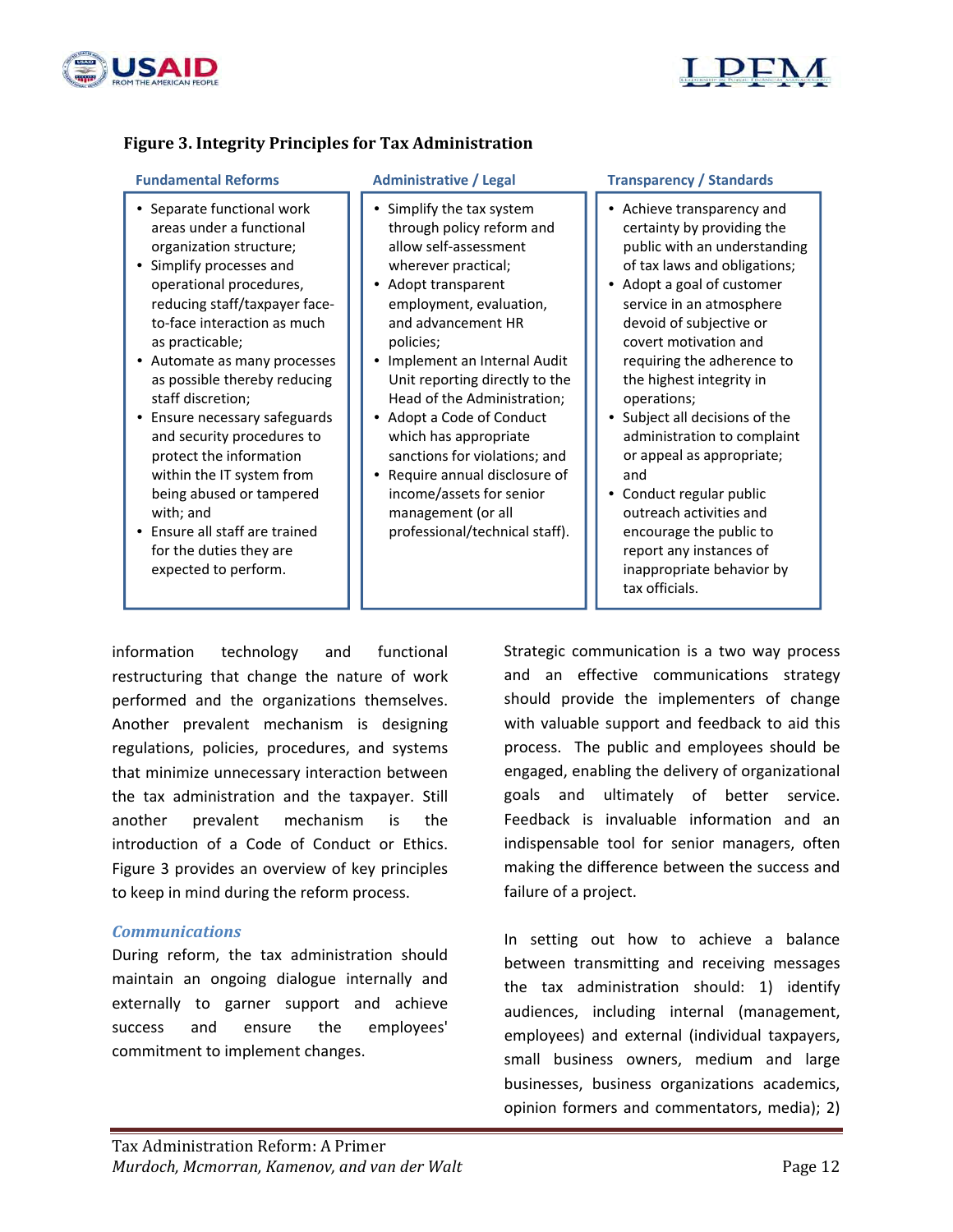



#### **Control of Corruption in Georgia's Revenue Services**

Prior to the Rose Revolution of 2004, Georgia held one of the worst reputations for corruption across all public services – including in its tax and customs departments at the Ministry of Finance. For taxpayers and traders, bribery was a way of life. The complexity of the tax system, with numerous exemptions and loopholes and with intricate accounting rules, created ample room for evasion. Presidential decrees or the tax authorities themselves granted special treatment to selected companies.

In 2004, as part of a government-wide campaign against corruption, the government began the implementation of a multifaceted strategy for combating corruption in the tax administration. A zero tolerance policy for corruption was announced. Cameras were installed in tax offices and at customs checkpoints where solicitation of bribes in lieu of taxes had been rampant; corrupt tax and customs officers were prosecuted and given harsh sentences; and, for tax and customs officials retained, salaries were raised. Significant simplifications in the tax law were introduced in 2005. With assistance from USAID's Business Climate Reform Project (2005‐09), tax‐related regulations, forms, and payment requirements were simplified and streamlined, making the system more 'corruption-resistant'. To further reduce face-to-face contact between taxpayers and tax collectors, between 2007 and 2009, the government introduced e‐filing and electronic registration and abolished hard copies of VAT returns.

The impact of such measures on the prevalence of corruption in the Georgia tax system can be seen in business surveys. In the first World Bank/EBRD Enterprise Survey of Georgian companies in 2002, 82.5 percent of the companies reported that they were expected to give "gifts" to tax officials. When a comparable enterprise survey was conducted in 2008, this number had been reduced to 8.4 percent.

define clear and consistent key messages for all audiences; 3) identify communication formats (e.g., press releases, articles, interviews, frequently asked questions) and vehicles (media, web); and 4) develop and pursue a communication plan.

### **Priority Measures to Enhance Revenue Mobilization**

Tax administration reform is a serious undertaking involving considerable cost and a multi-year effort. In the short-run, with the aim of addressing the immediate revenue mobilization needs of the government, tax administration reform should focus on basic prerequisites and areas with large revenue potential in the following order.

 Establishing a clear and accurate taxpayer database with unique taxpayer identification numbers: the tax administration can only manage its taxpayers if it knows who they are, where they are located, and what their status is (active or inactive, taxable or exempt);

- Instituting systematic non‐filer and stop‐ filer programs: taxpayers operating outside of the tax net should be brought in and, with timely processing of returns, late filers should be identified;
- Using internal and external data to analyze tax returns: taxpayer performance should be analyzed across taxes and compared with customs, business registry, licensing authority, and other data;
- Adopting an effective audit program: the tax administration should focus on audit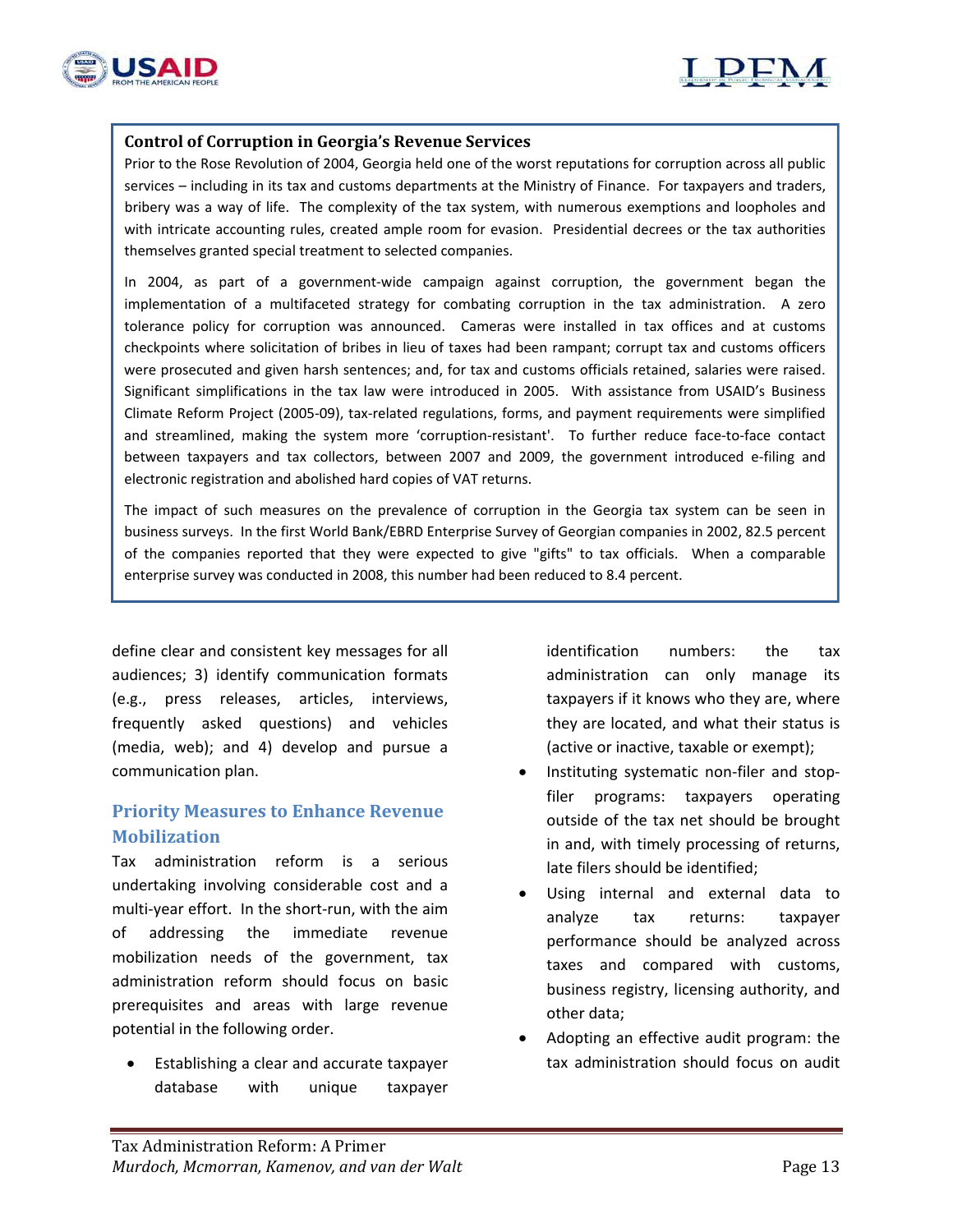

quality, rather than quantity, and should implement risk‐based audit selection;

- Focusing on large taxpayers through large taxpayer offices or units; and
- Encouraging compliance by improving taxpayer services through technology and specifically through electronic or webbased services.

In the long‐run, all components of the tax administration reform strategy are key to transforming a current tax administration into a dynamic and professional organization that is flexible enough to continue to develop in the future. A holistic approach to sustainable longrun reform is needed; partial approaches often disappoint.

#### **Conditions for Successful Reform**

Managing the change associated with reform is a challenging task. During the transitional period, operations must continue, services to taxpayers must not decline, revenues must be protected, and enforcement obligations must be met. Success will be contingent on many factors, including political commitment and strong leadership. The following describes some of the conditions for successful reform in tax administration, based on worldwide experience:

- Sustained political commitment and support;
- Well‐articulated strategies and plans, with change initiatives set out in manageable "chunks";
- High level of accountability, founded on sound governance and management structures and processes;
- Staff and external stakeholders' involvement, and strong communications; and
- Adequate and appropriate resources and funding.